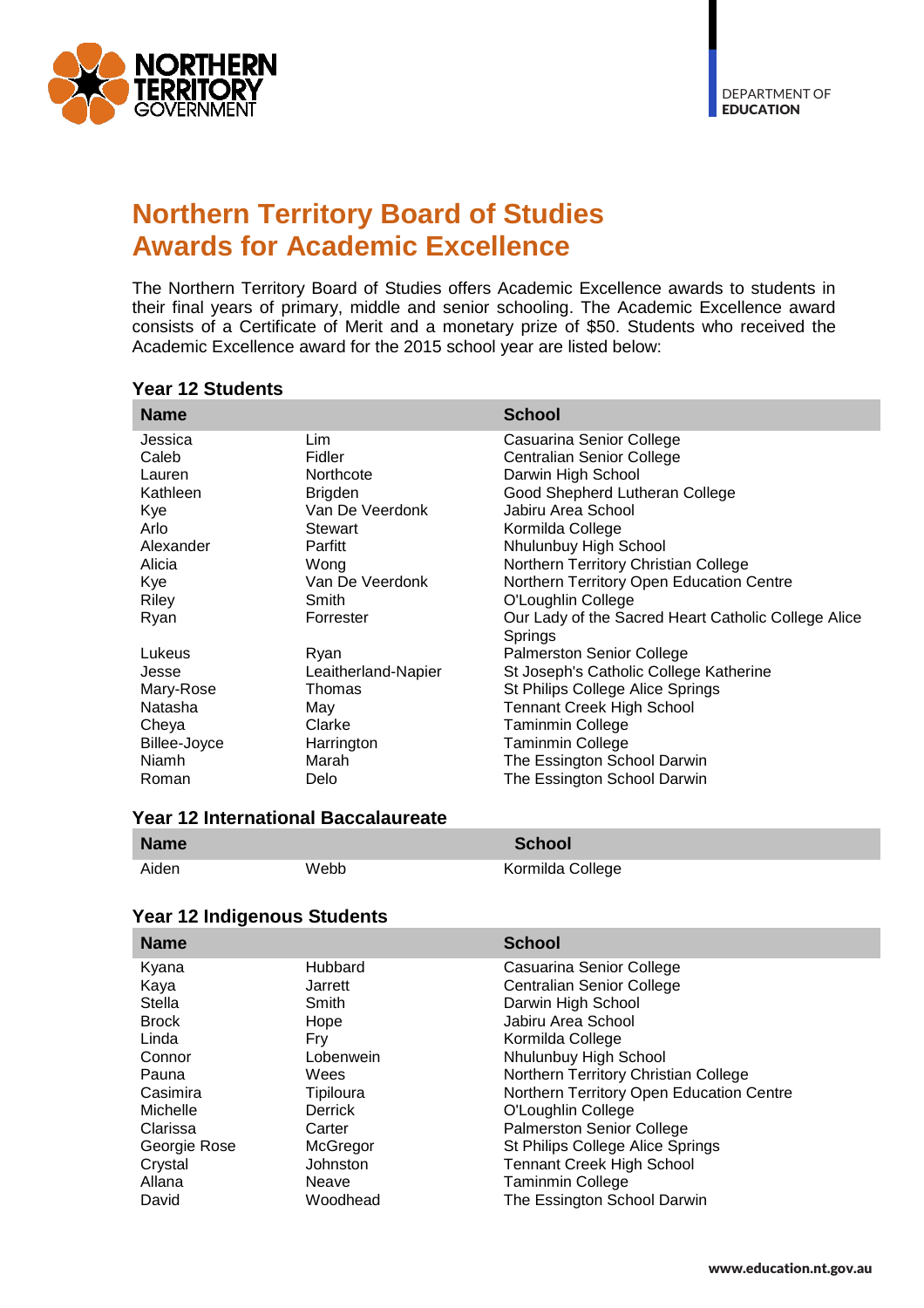

| Robinson  | Woolaning Homeland Christian College |
|-----------|--------------------------------------|
| Tipiloura | Xavier Catholic College Wurrumiyanga |
|           |                                      |

## **Year 12 – Personal Learning Achiever**

| <b>Name</b> |                  | <b>School</b>                               |
|-------------|------------------|---------------------------------------------|
| Wendy       | Young-Smith      | Casuarina Senior College                    |
| Jaidyn      | Stanton          | <b>Centralian Senior College</b>            |
| Ryan        | Fenton           | Darwin High School                          |
| Joshua      | <b>Brustolin</b> | Good Shepherd Lutheran College              |
| Zak         | Power            | Kormilda College                            |
| Keven       | Mitchell         | Nhulunbuy High School                       |
| Cameron     | Maher            | O'Loughlin College                          |
| Simone      | Beer-Dorow       | <b>Palmerston Senior College</b>            |
| Drew        | Whitehouse       | St Joseph's Catholic College Katherine      |
| Amy         | James            | <b>Tennant Creek High School</b>            |
| Nina        | Carseldine       | <b>Taminmin College</b>                     |
| Leonard     | Ong              | The Essington School Darwin                 |
| Sally       | Thompson         | <b>Woolaning Homeland Christian College</b> |

### **Year 9 Students**

| <b>Name</b>    |                | <b>School</b>                                       |
|----------------|----------------|-----------------------------------------------------|
| Rachel         | Leicht         | Alice Springs School of the Air                     |
| Shannon        | Club           | Arlparra School                                     |
| Elizabeth      | Taylor         | Araluen Christian College                           |
| Ava            | Wilmore        | Darwin Middle School                                |
| Jana           | Scholz         | Dripstone Middle School                             |
| Zachary        | Saynor         | Dripstone Middle School                             |
| Matthew        | Chapman        | Dripstone Middle School                             |
| Connor         | Marshall       | Good Shepherd Lutheran College                      |
| Campbell       | Temperley      | Jabiru Area School                                  |
| Sandra         | Jestin         | Katherine School of the Air                         |
| Zoe            | Chesworth      | Kormilda College                                    |
| Leah           | <b>Beissel</b> | Marrara Christian College                           |
| Alysha         | Healy          | MacKillop Catholic College                          |
| Emily          | Giles          | Nhulunbuy Christian College                         |
| Cheyenne       | Reynolds       | Nhulunbuy High School                               |
|                |                | Our Lady of the Sacred Heart Catholic College Alice |
| Joshua         | Mullan         | Springs                                             |
| Carmel         | Ferrer         | O'Loughlin Catholic College                         |
| Shanae         | Klaas          | <b>Palmerston Christian School</b>                  |
| Gabrielle      | Gillamac       | Sanderson Middle School                             |
| <b>Brenton</b> | Vaatstra       | Sattler Christian College                           |
| Peter          | Just           | St Joseph's Catholic College Katherine              |
| Dominic Morish | <b>Boffa</b>   | St Philip's College                                 |
| Ann            | Trinh          | Taminmin College                                    |
| Vanessa        | <b>Lee</b>     | The Essington School Darwin                         |
| Hannah         | Verdillo       | <b>Tennant Creek High School</b>                    |
| Kathy          | Lewis          | <b>Woolaning Homeland Christian College</b>         |
|                |                |                                                     |

## **Year 6 Students**

| <b>Name</b> |           | School                               |
|-------------|-----------|--------------------------------------|
| Loretta     | Cravford  | <b>Adelaide River Primary School</b> |
| Emma        | Keightley | Alawa Primary School                 |